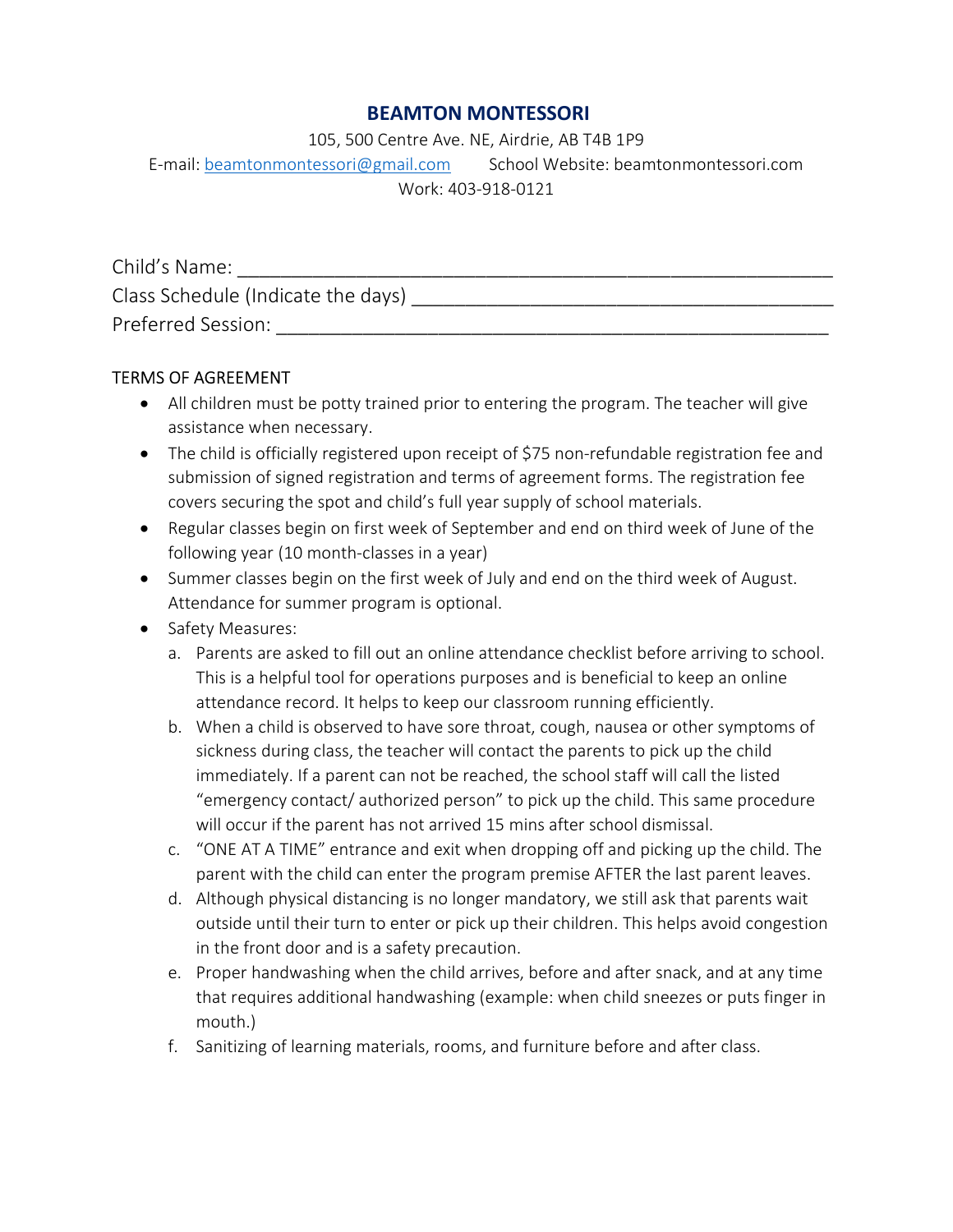- Beamton Montessori does not provide transportation for any type of off-site activities nor transportation of children from home to school or school to home. All kinds of transportation are provided by parents, guardian or adult who is authorized by parents to do the drop-off and pickup.
- DROP-OFF/PICKUP: The child is dropped off at 8:30a.m. Pickup time is at 11:30a.m. for morning class. For the afternoon session, drop-off time is at 12:30p.m. and pickup is at 3:30p.m.
- The teacher waits at the entrance door to receive the child and ensure safety during class dismissal.
- There will be a grace period of 5 minutes after 11:30am/3:30pm for late pickup arrivals. Succeeding minutes will have a late fee charge of \$1.00/minute. The late fee charge will be added to next month invoice.
- SIGN IN AND SIGN OUT: There is an attendance record by the door for parent/guardian to sign in, confirming the child is brought at school and the teacher takes the child under her care - "Transfer of Responsibility." Same way when the parent picks up the child to "resume responsibility." If a different person will pick up the child, the parent should inform the teacher in advance, while the person will be asked to show ID to confirm identity. The teacher will not release the child to anyone without the parent's permission.
- THE PARENT LEAVES AFTER SIGNING IN. NO NEED TO HELP THE CHILD to take the coat or shoes off. Since these are part of their Practical Life Skills lesson, we let them do it on their own to develop independence and sense of responsibility. Teachers help when necessary.
- Monthly invoice is sent through e-mail, 2-3 days before due date.
- Fees are payable every first day of each month. No portion of fees paid will be refunded or cancelled in any event. Fees are paid by e-transfer. Please e-transfer to beamtonmontessori@gmail.com Indicate "registration fee" or the month you are paying for.

If a parent prefers post-dated cheques, it should be payable to Beamton Montessori Inc. They are responsible for having sufficient funds in their account. If the fund is insufficient, \$35 penalty is applied.

- Childcare subsidy is available to those families whose household income is under \$180k a year. Click here to apply: https://applychildcaresubsidy.alberta.ca/. There is also an affordability grant available to families whether qualified for subsidy or not. Beamton Montessori can apply for this on your behalf.
- Childcare fees increase 3% annually, an approved Alberta-Canada Early Learning and Child Care Agreement. Parents will be notified in advance.
- One month notice in form of writing is required from parents in withdrawal of their child from the program. The child is required to attend a month class during one month notice period. If the child is unable to attend at this time and parents prefer to leave the program, the parents should pay its one month equivalent fees.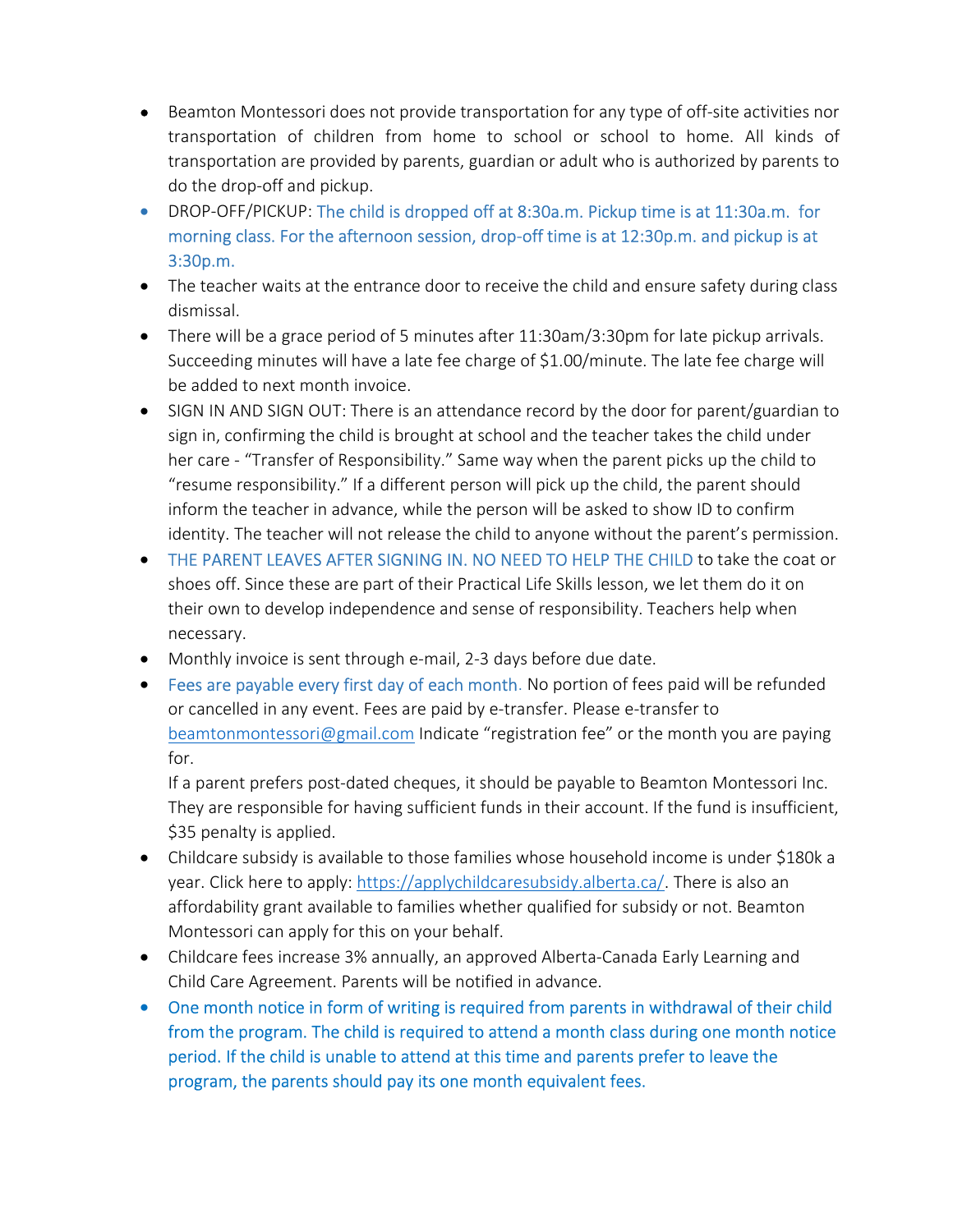- If a vacation of 10 consecutive school days or more is taken once per year, half the tuition for the next months' invoice will be reduced. Please note this reduction is only offered ONCE PER SCHOOL YEAR.
- In the regular school year, the teachers and students are entitled to 2 weeks Christmas break and 1 week spring break as well as statutory holidays. These do NOT affect the tuition fees.
- If your child is sick or going to be absent, please fill out the online attendance checklist and state the reason for absence.
- NO MAKEUP CLASS or SWITCHING DAYS for parent's choice not to send the child in class for reasons like "We will attend a birthday party", "I have errands to do, quite busy", "My son does not want to go to school today" or situations such as dental and doctor's appointment. Also, makeup class is not applied to replace statutory holidays.
- Beamton Montessori will not be responsible for any payments of ambulance services while the child is present at the program.
- The teacher may provide or allow for the provision of health care to a child only if there is a written consent obtained from the parent/guardian or the health care provided is in the nature of first aid.
- It is the parent's responsibility to inform the teachers of any medical history and present conditions of the child, medications the child receives, as well as allergies.
- Parents provide food for their child. NO CHOCOLATES AND NUTS of all kinds at snack time to prevent exposure or accidental sharing of food that may lead to allergy problems.
- No cupcakes for birthday treats. Fruits or veggies are ideal and healthier options.
- The parent may book appointment if he wishes to know the child's performance in the class or discuss modifications even when it is not scheduled for the distribution of progress report cards.
- A day in the classroom can be flexible by lesson, time or activities depending on children's interest and need to keep their focus and interest.
- In case of extreme weather condition, it is on parents' discretion if they would like to bring the child at school. The teachers are available to accommodate the children for regular classes.
- When roads are impassable, classes may be cancelled. The school staff will e-mail, call or text the parents in advance in case of class suspension.
- I give permission for my child to participate or be featured in school website, school Facebook page or local community websites in manner of video/photo postings of reading or any class activity to support and promote Beamton Montessori program. Please initial below:

yes, I allow to promote the program Theorem and the no, thank you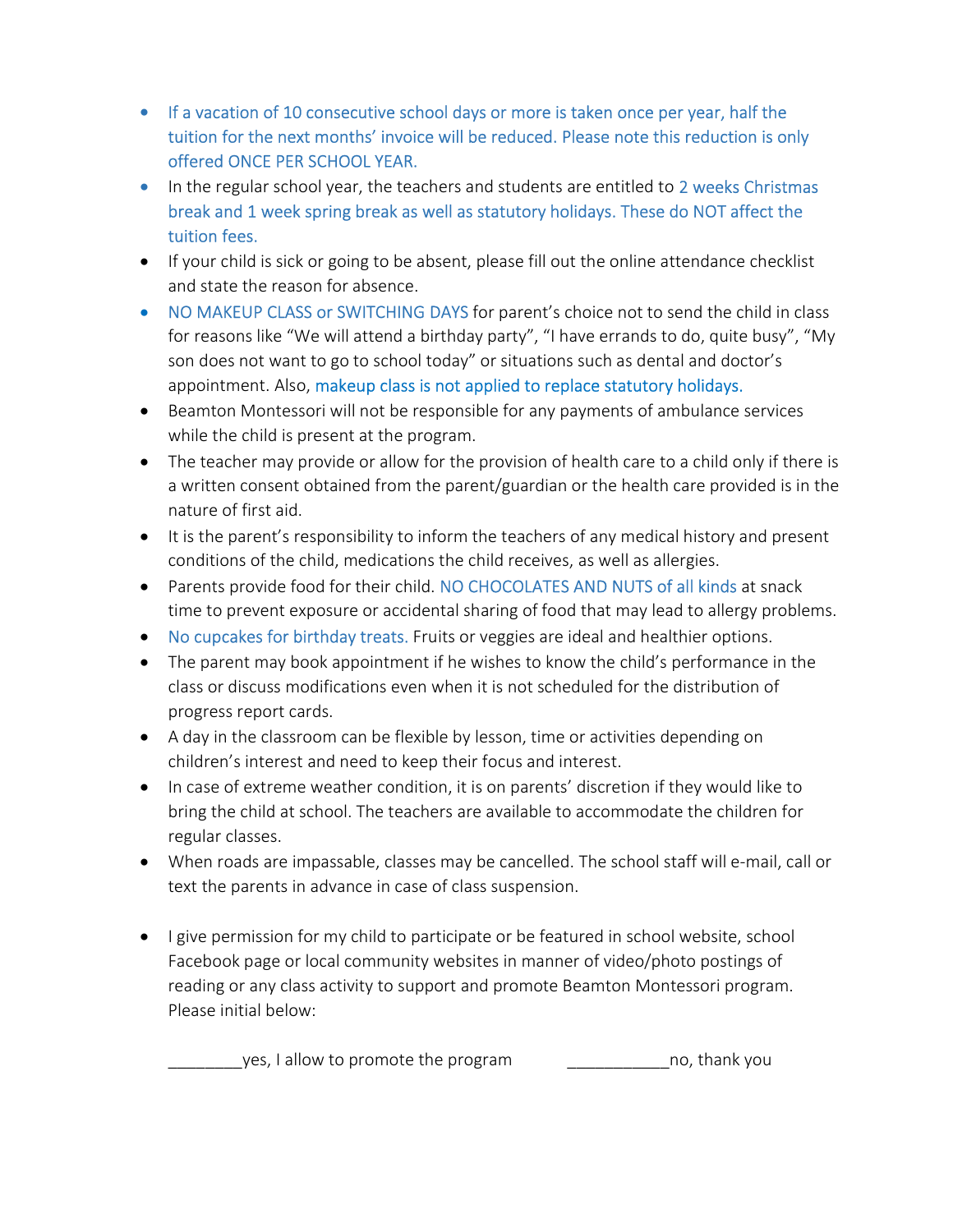## FIRE AND SAFETY

It is a Fire and Safety Department regulation that all childcare programs practice awareness and safety measures in case of emergencies such as the occurrence of fire in the building. In this regard, we will be doing fire drill once a month, throughout the school year and summer months program as well. We will monitor weather conditions to determine if it is ideal for children to have fire drill. When the weather is not permitting, we practice indoor.

The primary staff and staff member will lead the children to muster point, which is in the North West grass area of the building. There is children's portable record for the roll call. This lasts for approximately 10-15 minutes.

Please initial below indicating your permission to allow your child to leave the program premise and participate in the fire drills:

\_\_\_\_ I allow my child to leave program premises and participate in fire drill.

I do not give permission for my child to leave program premises and participate in fire drill.

### CHILD GUIDANCE POLICY

- It is an ideal classroom atmosphere when learning is fun. Part of this is when children have good social relationship, that everyone respects each other such as respect of one's space, privacy and choice. The teacher can create this kind of atmosphere by setting attainable rules which are clearly explained to be followed by the class while expectations are successfully met.
- Child guidance is to be delivered in a quiet and slow manner. Children are motivated to show good manners by polite words and actions.
- Any child guidance should be reasonable in the circumstances and certain forms of punishment are not permitted that school staff must not, with respect with the child in the program, inflict or cause to be inflicted any form of physical punishment, verbal or physical degradation or emotional deprivation; deny or threaten to deny any basic necessity, or use or permit the use of any form of physical restraint, confinement or isolation.
- Use of 1-2-3 Magic method (by Thomas Phelan-1- 2-3 Magic: Effective Discipline for Children 2-12). This gives the child time and choices to change their actions.
- If the child continues and does not cooperate with the above method, he/she is requested to move to another space, allowing him/her to think and reflect to change behaviour while the teacher helps the child to have a clear understanding of how one may correct the behavior.
- Orientation to the children of teachers' role who set the classroom rules, deserve respect, guide in the lessons and the second parent to listen to.